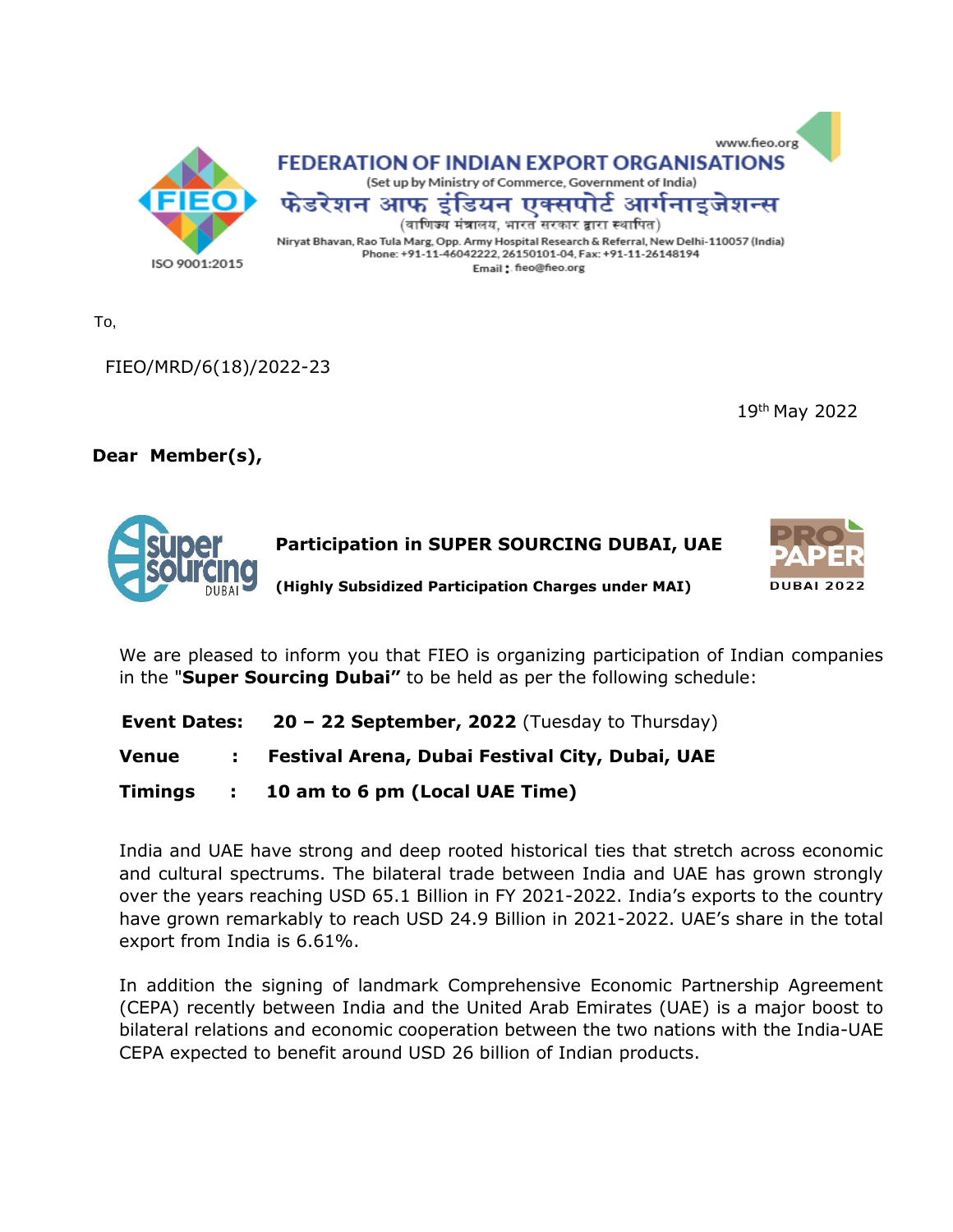#### **THE EVENT:**

The **SUPER SOURCING DUBAI** is an exclusive stage set for Indian Exporters to get connected with the multi sector decision-makers in the Supermarkets, Hypermarkets, Single/Multi Brand Retail Chains, Buying Agents & Importers in the Middle East, GCC and African Region. Procurement managers and suppliers will get to interact with Indian exporters and will enable them to strike bulk deals to ensure seamless operations. It's a win-win situation for all stakeholders in the sourcing business for the entire retail value chain.

#### **EXHIBIT SECTORS:**

- Home & Living Textiles
- Home Furnishings
- Paper & Tissue
- Converting Machines For Tissue Paper
- Raw Materials, Chemicals & Additives
- Packaging
- Technology & Services
- Printing
- Bath Ware
- Kitchenware
- Textiles & Clothing
- Apparel & Fashion
- Beauty & Cosmetics
- Fashion Accessories
- Electronics & Whitegoods, Mobile & Gadgets
- E Commerce Companies
- Franchise Owners And Private Labeling

### **VISITORS PROFILE:**

- Supermarkets
- Hypermarkets
- Single/Multi Brand Chains
- Purchase Managers
- Distributors
- Industry Association & Academicians
- Investors & Promoters
- Retailers
- E-Commerce Companies
- Procurement Officials
- Technology Solution Providers
- Private Label owners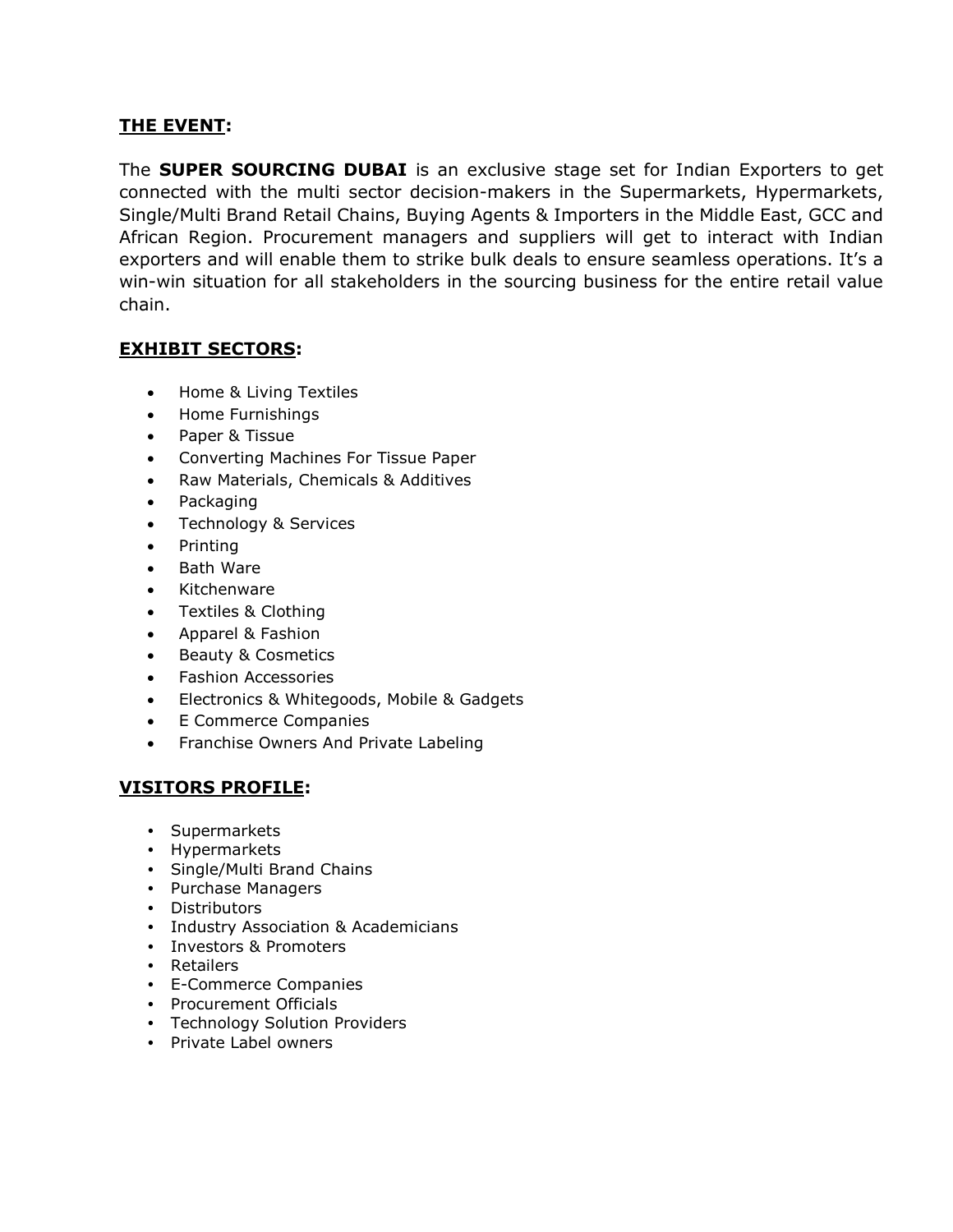## **PARTICIPATION CHARGES:**

The below subsidized participation fee is based on the anticipated grant from the Ministry. In case of any variation the participation fee may be revised.

# **FIEO Members: 9 Sqm booth @ 1,30,000/- INR \***

# **FIEO Non-Members: 9 Sqm booth @ 1,35,000/- INR \***

## **INR 10,000 Extra for Two Side open Corner Booth**

Participation Fees includes Standard built up stall having Elevated Fascia Branding with Company Name, One Table, Two Chairs, 2 Spotlights, One Power Socket, One Dustbin, Floor Carpet

Note: This fee does not include sending display material, any additional fixtures & furniture in the booth. These are to be borne by the companies.

### **NOTE:**

As per DOC, a company can avail MAI assistance upto a maximum of three times (including past cases) for a particular event. Thereafter they shall not be eligible for the subsidy.

## **VISA:**

FIEO will issue the visa recommendation letter to the participants. (Only 2 persons per company)

### **PAYMENT & REFUND POLICY:**

The participation charges are non-refundable in any case.

Interested members are requested to kindly send us their confirmation as per the Registration Form enclosed along with the participation fee (Non-Refundable). The payment may be made by **Demand Draft/RTGS** in the name of Federation of Indian Export Organisations payable at New Delhi **latest by 19th August, 2022.** It may be informed that we have limited stalls and preference will be given on the basis of **first-cum-first- served basis** and on receipt of full participation fee. **FIEO reserves the right to select the participants. Interested companies can also remit the participation fee online by clicking on the following link:** [www.fieo.org](http://www.fieo.org/)